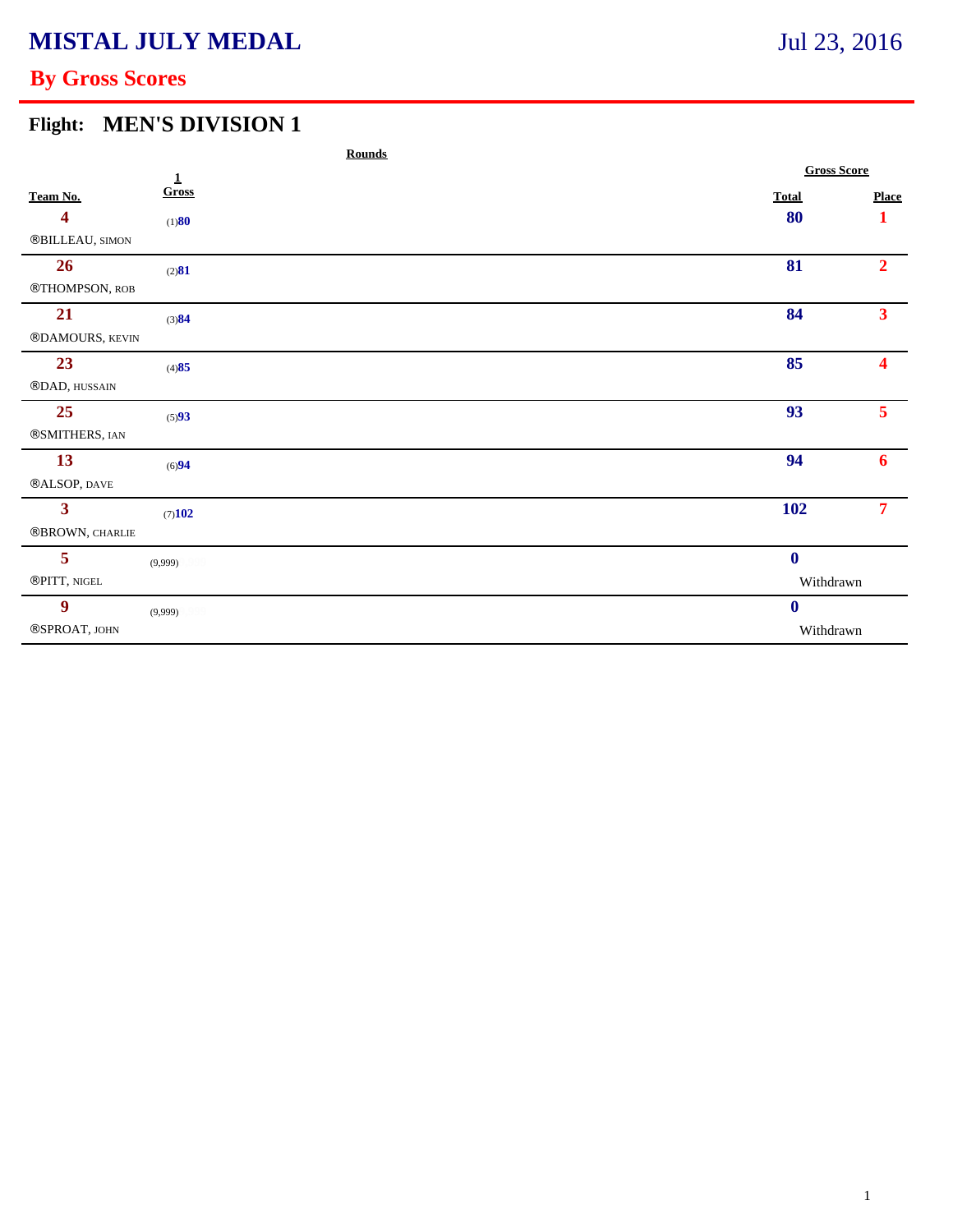## **By Gross Scores**

### **Flight: MEN'S DIVISION 2**

|                          |              | <b>Rounds</b> |                    |                         |  |
|--------------------------|--------------|---------------|--------------------|-------------------------|--|
|                          | $\mathbf{1}$ |               | <b>Gross Score</b> |                         |  |
| Team No.                 | Gross        |               | <b>Total</b>       | <b>Place</b>            |  |
| 14                       | (1)98        |               | 98                 | $\mathbf 1$             |  |
| ®HENSON, RICK            |              |               |                    |                         |  |
| 36                       | (1)98        |               | 98                 | 2 <sup>1</sup>          |  |
| ®PARK, FRED              |              |               |                    |                         |  |
| 35                       | (3)99        |               | 99                 | 3 <sup>1</sup>          |  |
| $\circledR$ BORGES, ALEX |              |               |                    |                         |  |
| 31                       | (4)102       |               | 102                | $\overline{\mathbf{4}}$ |  |
| ®AL ZAKWANI, AHMED       |              |               |                    |                         |  |
| 17                       | (5)104       |               | 104                | 5 <sup>7</sup>          |  |
| ®OJEDA, ANTONIO          |              |               |                    |                         |  |
| 29                       | (5)104       |               | <b>104</b>         | 6                       |  |
| ®DUTTA, MITRANGSHU       |              |               |                    |                         |  |
| 33                       | (7)105       |               | 105                | 7 <sup>7</sup>          |  |
| $\circledR$ KOULI, PAWAN |              |               |                    |                         |  |
| 34                       | (8)106       |               | 106                | 8                       |  |
| ®SHARMA, ATUYLA          |              |               |                    |                         |  |
| $\boldsymbol{6}$         | (9)108       |               | <b>108</b>         | $\boldsymbol{9}$        |  |
| ®SINGH, AJIT             |              |               |                    |                         |  |
| 30 <sup>°</sup>          | (9)108       |               | <b>108</b>         | 10                      |  |
| ®HODGSON, CHRIS          |              |               |                    |                         |  |